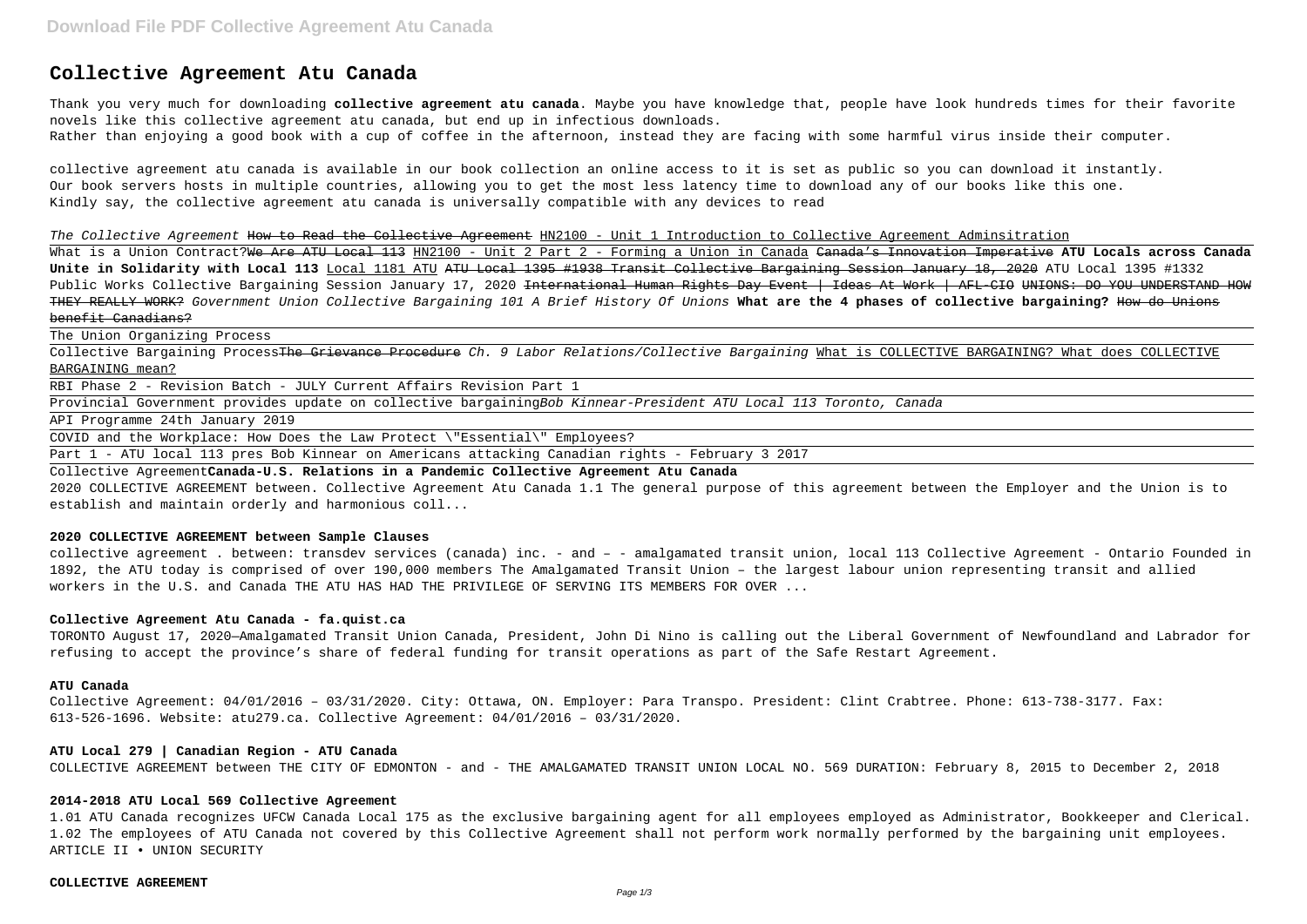# **Download File PDF Collective Agreement Atu Canada**

City: Ottawa, ONPresident: Jamie LarkinPhone: 613-747-4438Fax: 613-747-3495Collective Agreement: January 1, 2015 to December 31, 2017 Administrative Supervisors: Collective Agreement: January 1, 2015 ATU Local 1760 | Canadian Region

## **ATU Local 1760 | Canadian Region - ATU Canada**

Collective Agreement Atu Canada 1.1 The general purpose of this agreement between the Employer and the Union is to establish and maintain orderly and harmonious collective bargaining relations at the bargaining table and at the

#### **Collective Agreement Atu Canada**

Toronto, ON. (416) 398-5113. City: Toronto, ON. Employer: City of Toronto. President: Carlos Santos. Phone: 416-398-5113. Fax: 416-398-4978. Website: wemovetoronto.ca. Collective Agreement: May 8, 2014 – March 30, 2018.

#### **ATU Local 113 | Canadian Region - ATU Canada**

collective agreement atu canada, but end up in harmful downloads. Rather than enjoying a fine book subsequently a mug of coffee in the afternoon, then again they juggled gone some harmful virus inside their computer. collective agreement atu canada is understandable in our digital library an online entry to it is set as public for that reason you can download it instantly.

#### **Collective Agreement Atu Canada - mail.aiaraldea.eus**

Collective Agreement Between FIRST CANADA ULC (hereinafter referred to as "the Employer") And Local 1724 of the Amalgamated Transit Union (hereinafter referred to as "the Union") July 1, 2018 – June 30, 2019

#### **Collective Agreement Between**

collective agreement . between: transdev services (canada) inc. - and – - amalgamated transit union, local 113 Collective Agreement - Ontario Founded in 1892, the ATU today is comprised of over 190,000 members The Amalgamated Transit Union – the largest labour union representing transit and allied workers in the U.S. and Canada THE ATU HAS HAD THE PRIVILEGE OF SERVING ITS MEMBERS FOR OVER ONE HUNDRED YEARS.

#### **Collective Agreement Atu Canada - aplikasidapodik.com**

The Employer and the Union agree that the purpose and intent of this Agreement is to promote and establish harmonious collective bargaining relations between the Employer and its' employees; to govern the relationship between the parties; to promote efficiency and service; to establish rates of pay and other working

#### **Collective Agreement - Ontario**

Collective agreements for public service Access Government of Canada collective agreements that provide information on rates of pay, working conditions, terms and conditions of employment, and leave provisions.

## **Collective agreements for public service- Canada.ca**

ATU can be found in 44 U.S. states and the District of Columbia, and nine Canadian provinces. The Union fights for transit workers by helping them organize local unions, negotiating collective bargaining contracts between its members and their employers, representing members in disputes with management, and making sure that employers adhere to the provisions of their collective bargaining agreement.

#### **Our Union | Amalgamated Transit Union**

Agreement expires 2021 January 3. Bruce Payne, President 2626 - 23 Street N.E. , Calgary, Alberta T2E 8L2 T: 403-283-0747 F: 403-283-6425; www.albertacarpenters.com/contact. C.U.P.E. Local 37 (Canadian Union of Public Employees) - Outside Workers. Agreement expires 2021 January 3 Fleet Services Integration Agreement Tool List 2018-2021

## **Union agreements and associations - Calgary**

ATU 583 Amalgamated Transit Union Local 583. ATU 583 – Collective Agreement 2018-2021 CLICK HERE TO VIEW THE COLLECTIVE AGREEMENT. Search for: EMAIL SUBSCRIPTION. Subscribe to our newsletter to get all the latest news delivered straight to your email inbox! Email \* Future Meetings.

#### **ATU 583 – Collective Agreement 2018-2021 – ATU 583**

Collective Agreement Atu Canada This is likewise one of the factors by obtaining the soft documents of this collective agreement atu canada by online.